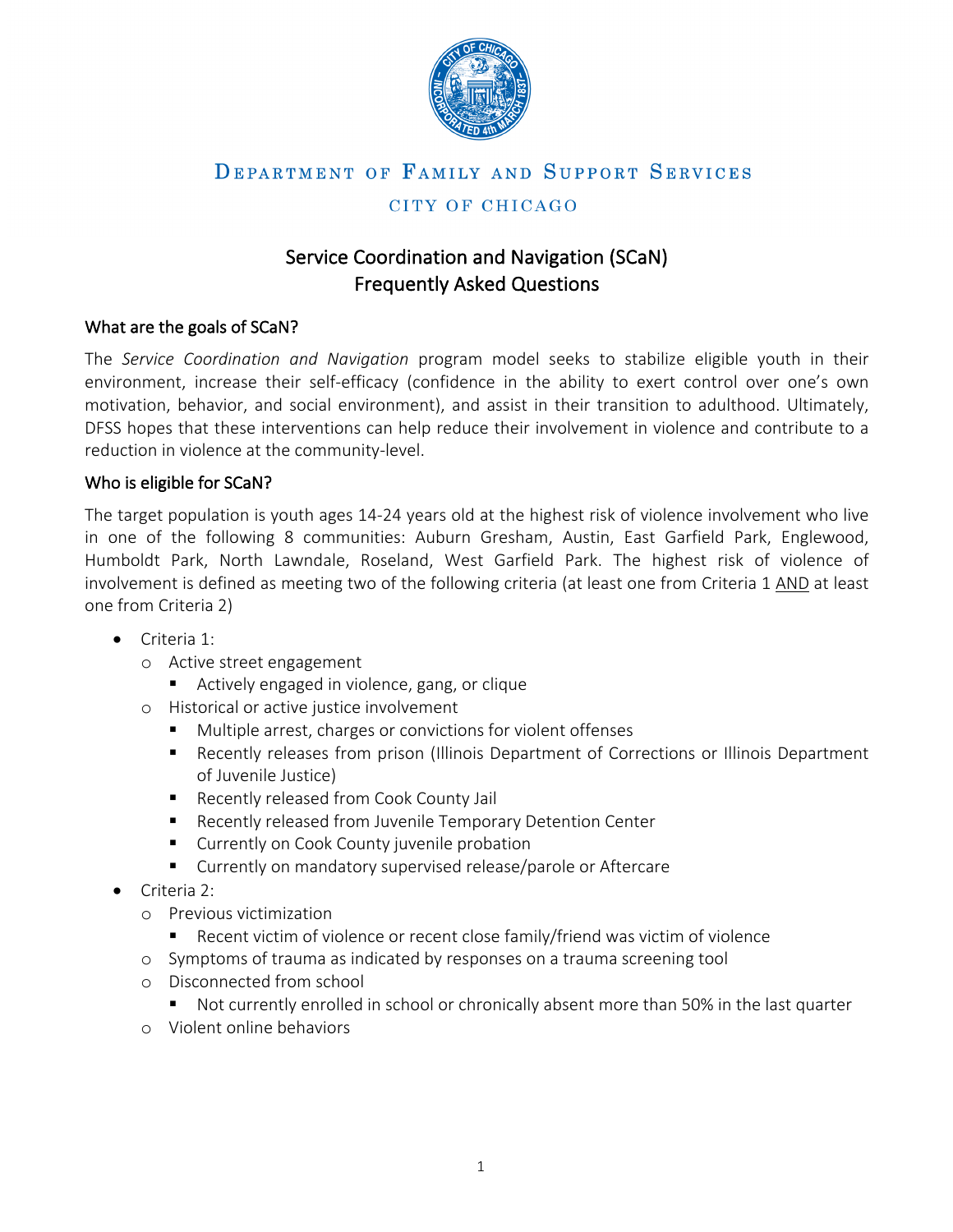

# CITY OF CHICAGO

#### How were those community areas selected?

The City of Chicago Mayor's Office of Violence Reduction has identified 15 communities that have experienced the highest levels of violence between 2017-2019 as indicated by total serious fatal and non-fatal victimizations rates, along with per capita shootings and quality of life indicators. DFSS selected the top 8 community areas (Austin, North Lawndale, Humboldt Park, East Garfield Park, Englewood, Auburn Gresham, West Garfield Park, Roseland) that were determined by the Mayor's Office for this program model.

#### Who are the delegate agencies recommended for funding in 2021?

| <b>COMMUNITY AREA</b>     | ORGANIZATIONS RECOMMENDED FOR FUNDING                                                                                                 | Wards                |
|---------------------------|---------------------------------------------------------------------------------------------------------------------------------------|----------------------|
| Austin                    | BUILD, Inc.<br>Catholic Charities of the Archdiocese of Chicago<br>Healing Hurt People-Chicago/Hektoen Institute for Medical Research | 28, 29, 37           |
| North Lawndale            | Lawndale Christian Legal Center                                                                                                       | 24                   |
| Humboldt Park             | Alternative School Network<br>BUILD, Inc.<br>The Puerto Rican Cultural Center                                                         | 26, 27,<br>28, 37    |
| <b>East Garfield Park</b> | No recommendations                                                                                                                    |                      |
| Englewood                 | Children's Home & Aid<br>Precious Blood Ministry of Reconciliation<br>Youth Advocate Programs                                         | 6,15, 16,<br>17,20   |
| Auburn Gresham            | The Catholic Bishop of Chicago St. Sabina                                                                                             | 6, 15, 16,<br>17, 20 |
| West Garfield Park        | No recommendations                                                                                                                    |                      |
| Roseland                  | Metropolitan Family Services<br><b>Phalanx Family Services</b><br>SGA Youth & Family Services, Inc.                                   | 9, 21, 34            |

#### Why are there no delegate agencies in East or West Garfield Park?

DFSS did not receive any eligible submissions for those community areas.

#### How many youth will be served?

Each delegate agency is expected to serve 48 youth in 2021 for a total of 672 youth.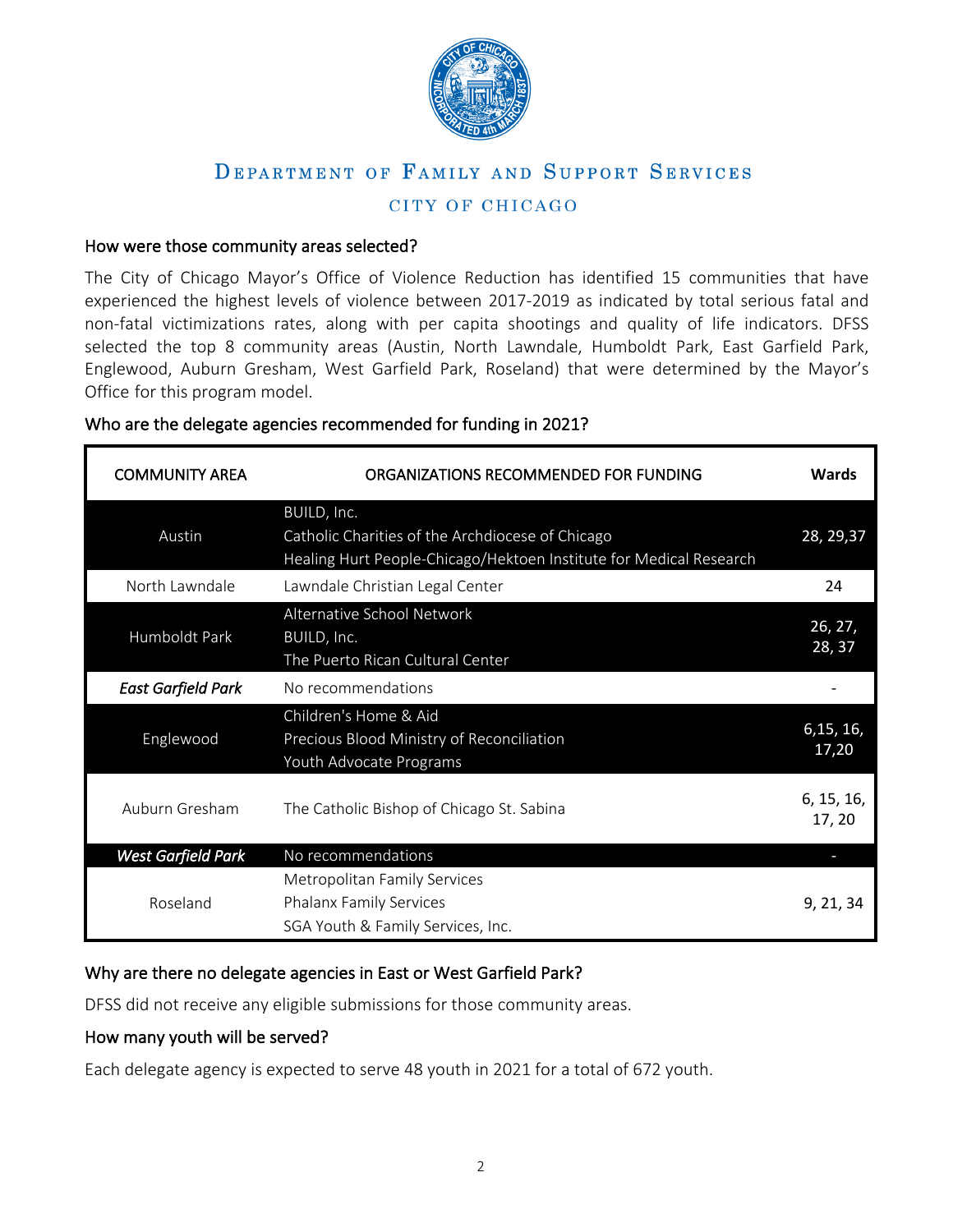

# CITY OF CHICAGO

### What outcomes will SCaN track to determine program outcomes goals and success?

To track progress toward achieving the outcome goals of this program and assess success, DFSS will monitor a set of performance indicators that may include, but are not limited to:

- 40% of youth will be less likely to engage in violence based on intake criteria
- 50% of youth will have a sense of increased safety for person(s), family, and community
- 75% of youth will report growth in sense of personal agency/self-efficacy and feeling safe in their environment (belief in his or her capacity to execute behaviors necessary to produce specific performance attainments):
	- o Percent of youth that engage in and sustain support programming identified during assessment/intake, for example:
	- o 40% of youth will engage in and sustain employment supports (employment or skills training), if identified in their assessment as a targeted goal
	- o 40% of youth will engage in and sustain education supports (GED, credit recovery, high school enrollment, post-secondary enrollment, WIOA), if identified in their assessment as a targeted goal
	- o 40% of youth will engage in and sustain housing stability supports, if identified in their assessment as a target goal
- Enhanced physical and emotional wellness (engagement in best practices in trauma-informed and/or healing-centered engagement)

Additionally, to monitor and recognize intermediate progress towards the above performance indicators, DFSS also intends to track output metrics that may include, but are not limited to:

- Number of youth recruited/enrolled in program
- Percent of youth that meet the target population criteria
- Percent of youth connected to services as identified by their assessment/intake
- Average length of time between referral for services and follow up from the Navigator(s)
- Number of learning cohort sessions attended by staff

## Does SCaN replace R.I.S.E. and Strong Futures?

Funding for SCaN is a repurposing of the funding for 6 DFSS programs that will end December 31, 2020. Those programs include: Behavioral Health Services, Bridges to Pathways, JISC, R.I.S.E., Strong Futures, and the Thrive Reconnection Hubs.

## How long are youth in the program?

SCaN is not a cohort model, nor does it have a set "dosage". Youth will work closely with their Navigator to develop goals that guide their individual service/case plan. Client success is determined by the completion of their goals and meeting the needs identified in the service plan. DFSS acknowledges that